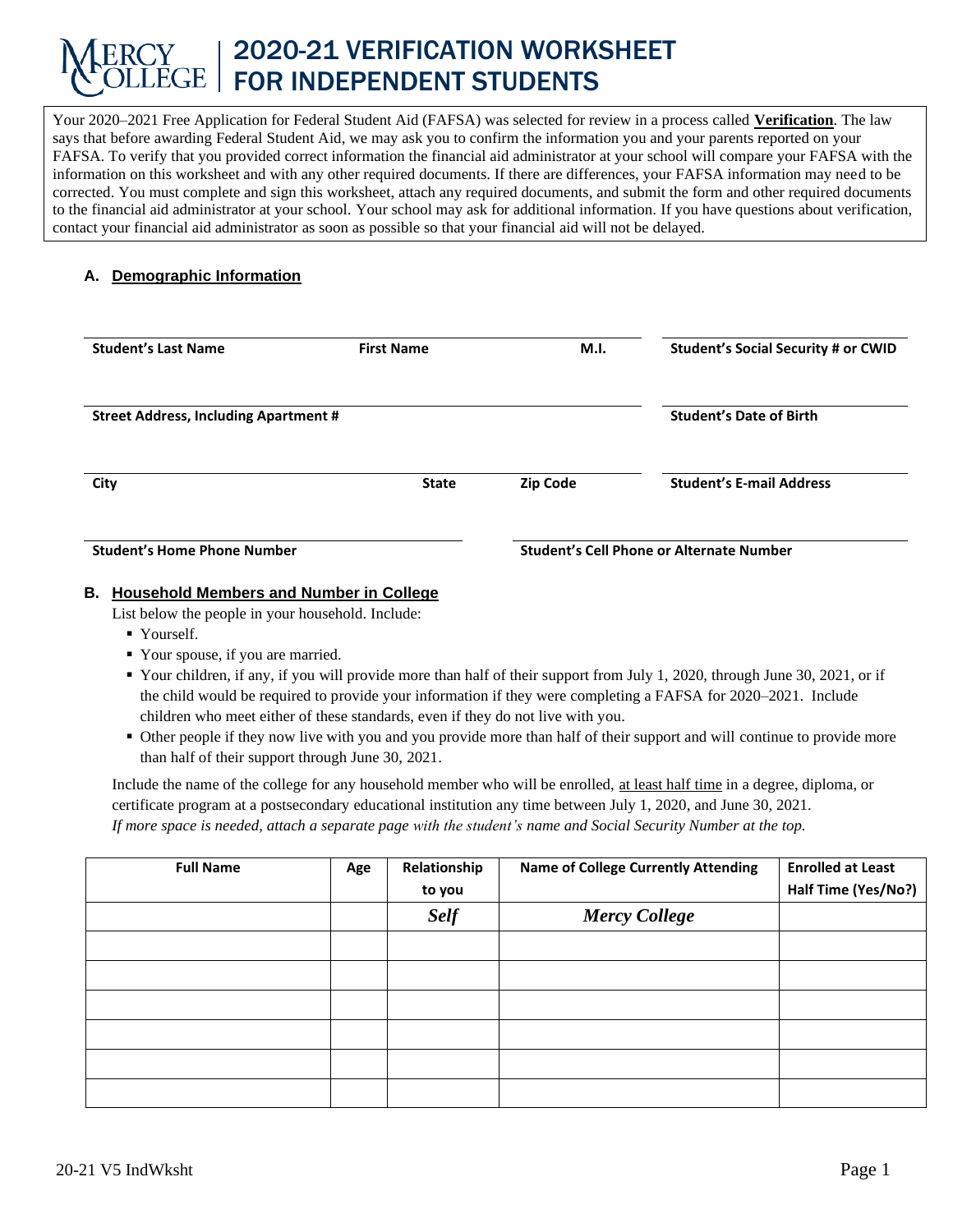#### **C. Verification of 2018 IRS Income Tax Information for Student Tax Filers**

1. **TAX RETURN FILERS Important Note:** If the student filed, or will file, an amended 2018 IRS tax return, the student must contact the Office of Enrollment Services at (877) MERCY-GO for additional instructions before completing this section.

**Instructions**: Complete this section if the student and spouse filed or will file a 2018 IRS income tax return(s). *The best way to verify income is by using the IRS Data Retrieval Tool (IRS DRT*) *that is part o*f *FAFSA on the Web at FAFSA.gov.* In most cases, no further documentation is needed to verify 2018 income information that was transferred into the student's FAFSA using the IRS DRT if that information was not changed.

#### **Check the box that applies:**

The student has used the IRS DRT in *FAFSA on the Web* to transfer 2018 IRS income tax return information into the student's FAFSA*.* 

The student has not yet used the IRS DRT in *FAFSA on the Web*, but will use the tool to transfer 2018 IRS income tax return information into the student's FAFSA.

The student is unable or chooses not to use the IRS DRT in *FAFSA on the Web*, and instead will provide the institution with a **2018 IRS Tax Return Transcript(s)** or a signed copy of the 2018 income tax return and applicable **schedules**.

A **2018 IRS Tax Return Transcript** may be obtained through:

Get Transcript by Mail – Go to [www.irs.gov,](http://www.irs.gov/) click "Get Your Tax Record." Click "Get Transcript by Mail." Make sure to request the "Return Transcript" and *NOT* the "Account Transcript." The transcript is generally received within 10 business days from the IRS's receipt of the online request.

Get Transcript Online – Go t[o www.irs.gov,](http://www.irs.gov/) click "Get Your Tax Record." Click "Get Transcript Online." Make sure to request the "Return Transcript" and *NOT* the "Account Transcript." To use the Get Transcript Online tool, the user must have (1) access to a valid email address, (2) a text-enabled mobile phone (pay-as-you-go plans cannot be used) in the user's name, and (3) specific financial account numbers (such as a credit card number or an account number for a home mortgage or auto loan). The transcript displays online upon successful completion of the IRS's two-step authentication.

Automated Telephone Request  $-1$ -800-908-9946. Transcript is generally received within 10 business days from the IRS's receipt of the telephone request.

If the student and spouse filed separate 2018 IRS income tax returns, the IRS DRT cannot be used and the **2018 IRS Tax Return Transcript(s) or a signed copy of the 2018 income tax return and applicable schedules** must be provided for each.

*\_\_\_\_* A **2018 IRS Tax Return Transcript or a signed copy of the 2018 income tax return and applicable schedules** is attached.

\_\_\_\_ A **2018 IRS Tax Return Transcript or a signed copy of the 2018 income tax return and applicable schedules** will be provided later.

2. **TAX RETURN NONFILERS** Complete this section if the student will not file and is not required to file a 2018 income tax return with the IRS.

#### **Check the box that applies:**

 $\Box$  I, the student (and my spouse if married), was not employed and had no income earned from work in 2018.

 $\Box$  I, the student (and my spouse if married), was employed in 2018 and has listed below the names of all employers, the amount earned from each employer in 2018, and whether an IRS W-2 form is attached. Attach copies of all 2018 IRS W-2 forms issued to you (or your spouse) by employers. *List every employer even if they did not issue an IRS W-2 form. If more space is needed, attach a separate page with the student's name and Social Security Number at the top*.

| <b>Employer's Name</b> | 2018 Amount Earned | IRS W-2 Attached? |
|------------------------|--------------------|-------------------|
|                        |                    |                   |
|                        |                    |                   |
|                        |                    |                   |

You must provide documentation from the IRS or other relevant tax authority dated on or after October 1, 2019 that indicates a 2018 IRS income tax return was not filed with the IRS or other relevant tax authority.

 $\Box$  Check here if confirmation of nonfiling is provided.

 $\Box$  Check here if confirmation of nonfiling will be provided later.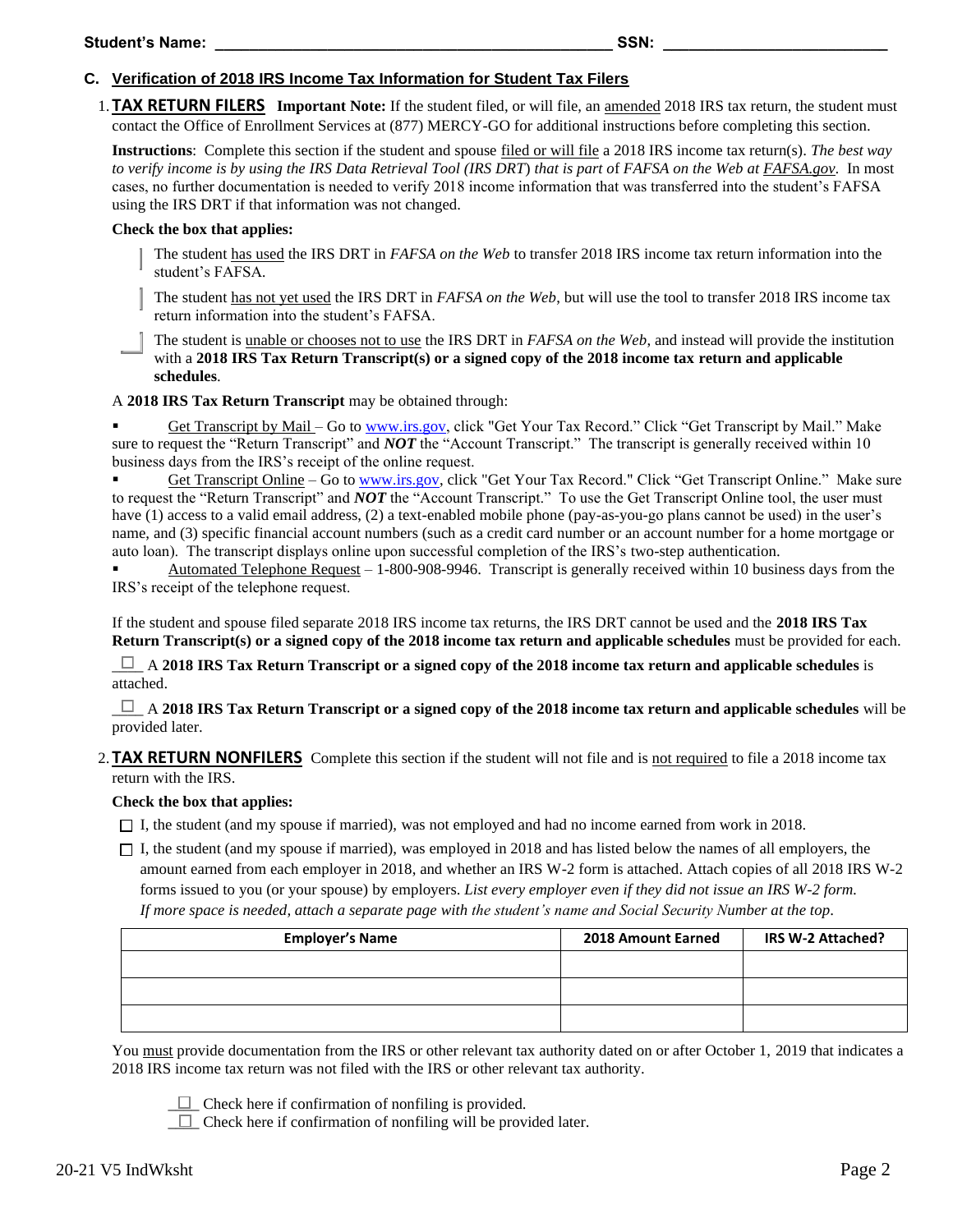#### **D. Information for Individuals with Unusual Circumstances Individuals Granted a Filing Extension by the IRS**

An individual who is required to file a 2018 IRS income tax return and has been granted a filing extension by the IRS beyond the automatic six-month extension for tax year 2018, must provide:

- A copy of the IRS's approval of an extension beyond the automatic six-month extension for tax year 2018;
- Verification of Non-filing (VNF) Letter (confirmation that the tax return has not yet been filed) from the IRS dated on or after October 1, 2019 or a signed statement certifying that the individual attempted to obtain the VNF from the IRS and was unable to obtain the required documentation;
- A copy of IRS Form W-2 for each source of employment income received or an equivalent document for tax year 2018 and,
- If self-employed, a signed statement certifying the amount of the individual's Adjusted Gross Income (AGI) and the U.S. income tax paid for tax year 2018.

Note: An individual granted a filing extension beyond the automatic six-month extension may be required to submit tax information using the IRS Data Retrieval Tool, by obtaining a transcript from the IRS, or by submitting a copy of the income tax return and the applicable schedules that were filed with the IRS that lists 2018 tax account information.

## **Individuals Who Filed an Amended IRS Income Tax Return**

An individual who filed an amended IRS income tax return for tax year 2018 must provide a signed copy of the 2018 IRS Form 1040X, "Amended U.S. Individual Income Tax Return," that was filed with the IRS or documentation from the IRS that include the change(s) made by the IRS, in addition to one of the following:

- IRS DRT information on an ISIR record with all tax information from the original tax return;
- A **2018 IRS Tax Return Transcript** (that will only include information from the original tax return and does not have to be signed), or any other IRS tax transcript(s) that includes all of the income and tax information required to be verified; or
- A signed copy of the 2018 IRS Form 1040 and the applicable schedules that were filed with the IRS.

## **Individuals Who Were Victims of IRS Tax-Related Identity Theft**

An individual who was the victim of IRS tax-related identity theft must provide:

- A Tax Return DataBase View (TRDBV) transcript obtained from the IRS, or if unable to obtain a TRDBV, an equivalent document provided by the IRS or a copy of the signed 2018 income tax return and applicable schedules the individual filed with the IRS; *and*
- A statement signed and dated by the tax filer indicating that he or she was a victim of IRS tax-related identity theft and that the IRS is aware of the tax-related identity theft.

#### **Individuals Who Filed Non-IRS Income Tax Returns**

A tax filer who filed an income tax return with a tax authority other than the IRS may provide a signed copy of his or her income tax return that was filed with the relevant tax authority. However, if we question the accuracy of the information on the signed copy of the income tax return, the tax filer must provide us with a copy of the tax account information issued by the relevant tax authority before verification can be completed.

## **E. High School Completion Status**

You must provide **one** of the following documents that indicate your high school completion status when you will begin college in 2020–2021:

- A copy of the student's high school diploma.
- A copy of the student's final official high school transcript that shows the date when the diploma was awarded.
- A state certificate or transcript received by a student after the student passed a State-authorized examination (GED test, HiSET, TASC, or other State-authorized examination) that the State recognizes as the equivalent of a high school diploma.
- For students who completed secondary education in a foreign country, a copy of the "secondary school leaving certificate" or other similar document.
- An academic transcript that indicates the student successfully completed at least a two-year program that is acceptable for full credit toward a bachelor's degree.
- For a homeschooled student in a state where state law requires the student to obtain a secondary school completion credential for homeschool (other than a high school diploma or its recognized equivalent), a copy of that credential.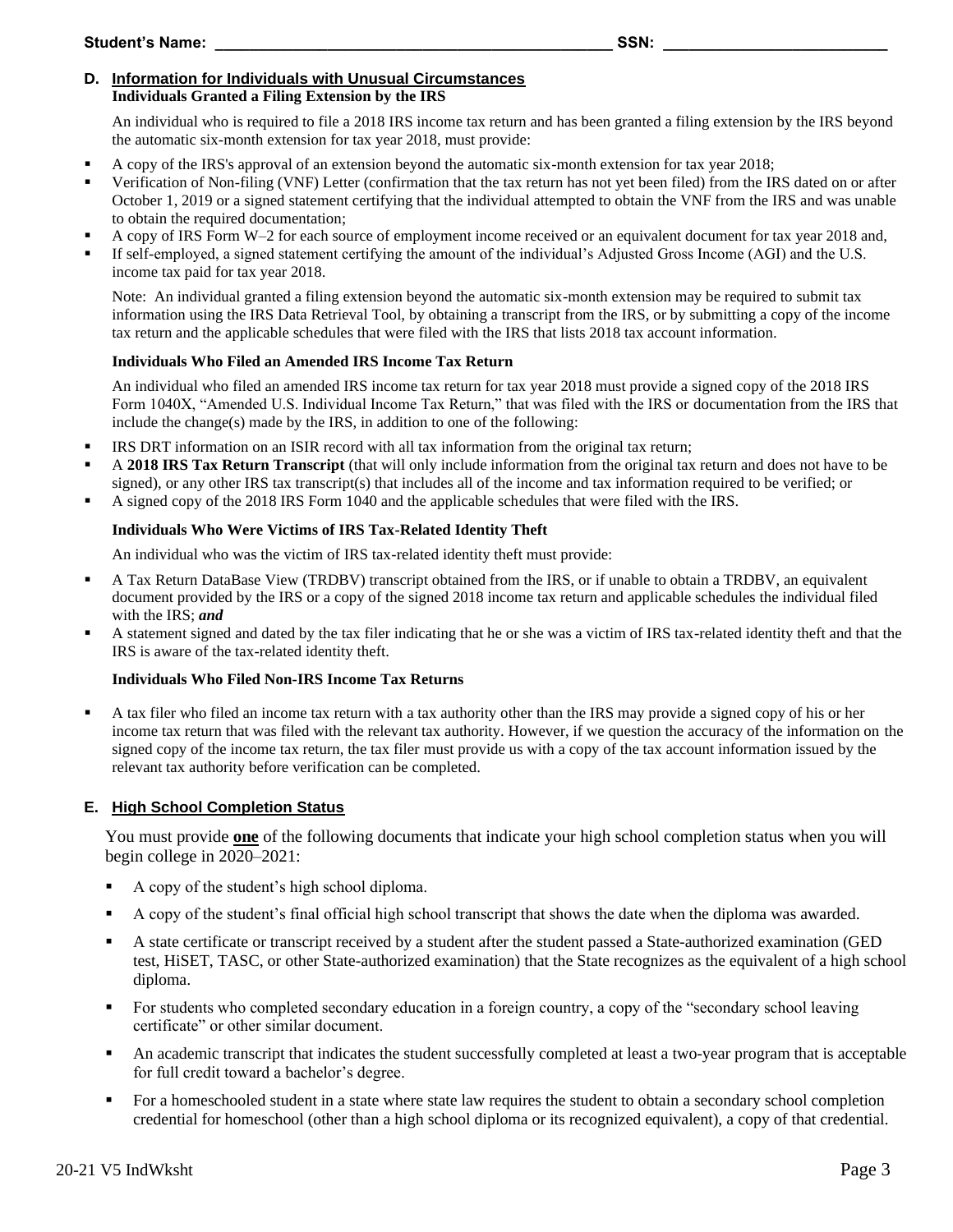• For a homeschooled student in a state where state law does not require the student to obtain a secondary school completion credential for homeschool (other than a high school diploma or its recognized equivalent), a transcript or the equivalent, signed by the student's parent or guardian, that lists the secondary school courses the student completed and includes a statement that the student successfully completed a secondary school education in a homeschool setting.

If you are unable to obtain any of the items listed above, you must contact the Office of Enrollment Services.

#### **F. Certification and Signatures**

Each person signing this worksheet certifies that all of the information reported on it is complete and correct. The student and one parent must sign and date.

\_\_\_\_\_\_\_\_\_\_\_\_\_\_\_\_\_\_\_\_\_\_\_\_\_\_\_\_\_\_\_\_\_\_\_\_\_\_\_\_\_\_\_\_\_\_\_\_\_

**WARNING: If you purposely give false or misleading information on this worksheet, you may be fined, be sentenced to jail, or both.**

Student's Name (PRINT)

Student's Signature Date

Spouse's Signature (if applicable) Date

*Do not mail this worksheet to the U.S. Department of Education. Submit this worksheet directly to the Office of Enrollment Services. You should make a copy of this worksheet for your records.*

\_\_\_\_\_\_\_\_\_\_\_\_\_\_\_\_\_\_\_\_\_\_\_\_\_\_\_\_\_\_\_\_\_\_\_\_\_\_\_\_\_\_\_\_\_\_\_\_\_ \_\_\_\_\_\_\_\_\_\_\_\_\_\_\_\_\_\_\_\_\_\_\_\_\_\_\_\_\_\_\_\_\_

\_\_\_\_\_\_\_\_\_\_\_\_\_\_\_\_\_\_\_\_\_\_\_\_\_\_\_\_\_\_\_\_\_\_\_\_\_\_\_\_\_\_\_\_\_\_\_\_\_ \_\_\_\_\_\_\_\_\_\_\_\_\_\_\_\_\_\_\_\_\_\_\_\_\_\_\_\_\_\_\_\_\_